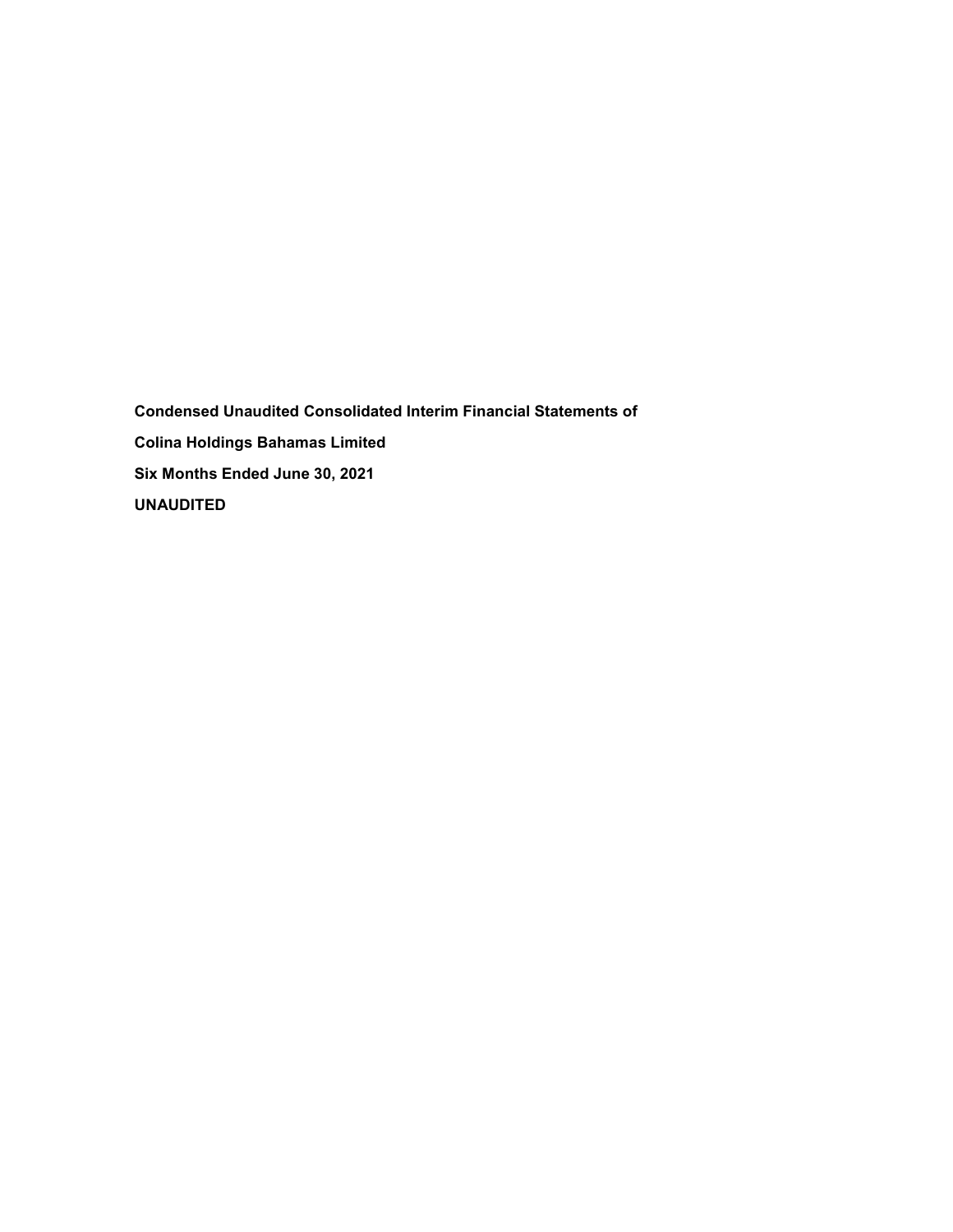## **Message from the Chairman**

Dear Shareholders,

For the six months ended June 30, 2021, the Company recorded net income attributable to ordinary shareholders of \$9.9 million or \$0.40 per ordinary share. This compares to the net income attributable to ordinary shareholders of \$4.8 million and \$0.19 per ordinary share for the same period in 2020.

The results through June 30, 2021 continue to reflect the improved market conditions, with the most notable impact reflected in net investment income for the 6 months ended June 30, 2021 totalling \$21.6 million compared to \$1.1 million for the same period in the prior year, representing an increase of \$20.5 million. Premium revenues are up, totalling \$64.5 million for the first half of 2021, increasing by 6.3% over the prior year's gross written premiums of \$60.7 million.

The increases in net investment income and premium revenues resulted in revenues of \$91.6 million for the six months ended June 30, 2021 compared to \$64.5 million in the prior year.

Net policyholders' benefits have increased through June 30, 2021 to \$43.1 million compared to \$38.7 million for the same period in the prior year. The June 2020 premiums and net benefits were below expected levels due to the business restrictions that were then implemented in response to the onset of the COVID-19 pandemic.

The change in provision for future policy benefits net of reinsurance assets ceded for the 6 months ended June 30, 2021 totalled \$9.6 million.

During the period, the Company continued rebalancing its investment portfolio and facilitated some disposal of securities. Proceeds from these sales are reflected in the increase in cash at mid-year, relative to the prior period.

Total assets at June 30, 2021 were \$807.9 million with invested assets remaining the largest component of total assets, comprising 76.1% of total assets.

Shareholders' equity as at June 30, 2021 totalled \$182.5 million and is net of dividend distributions to the Class "A" preference shareholders for Q1 and Q2 totalling \$1.2 million and dividends to the ordinary shareholders of \$4.0 million or \$0.16 per ordinary share.

Overall, the Company's financials continue to reflect the positive economic effects of the reopening of The Bahamas. CHBL remains focused on strategies that will further strengthen its balance sheet and capital position to provide the Company with the flexibility it needs to continue to meet the needs of policyholders and customers within this changing economic environment.

Imais

\_\_\_\_\_\_\_\_\_\_\_\_\_\_\_\_\_\_\_\_\_\_\_\_\_\_\_\_

Terence Hilts Chairman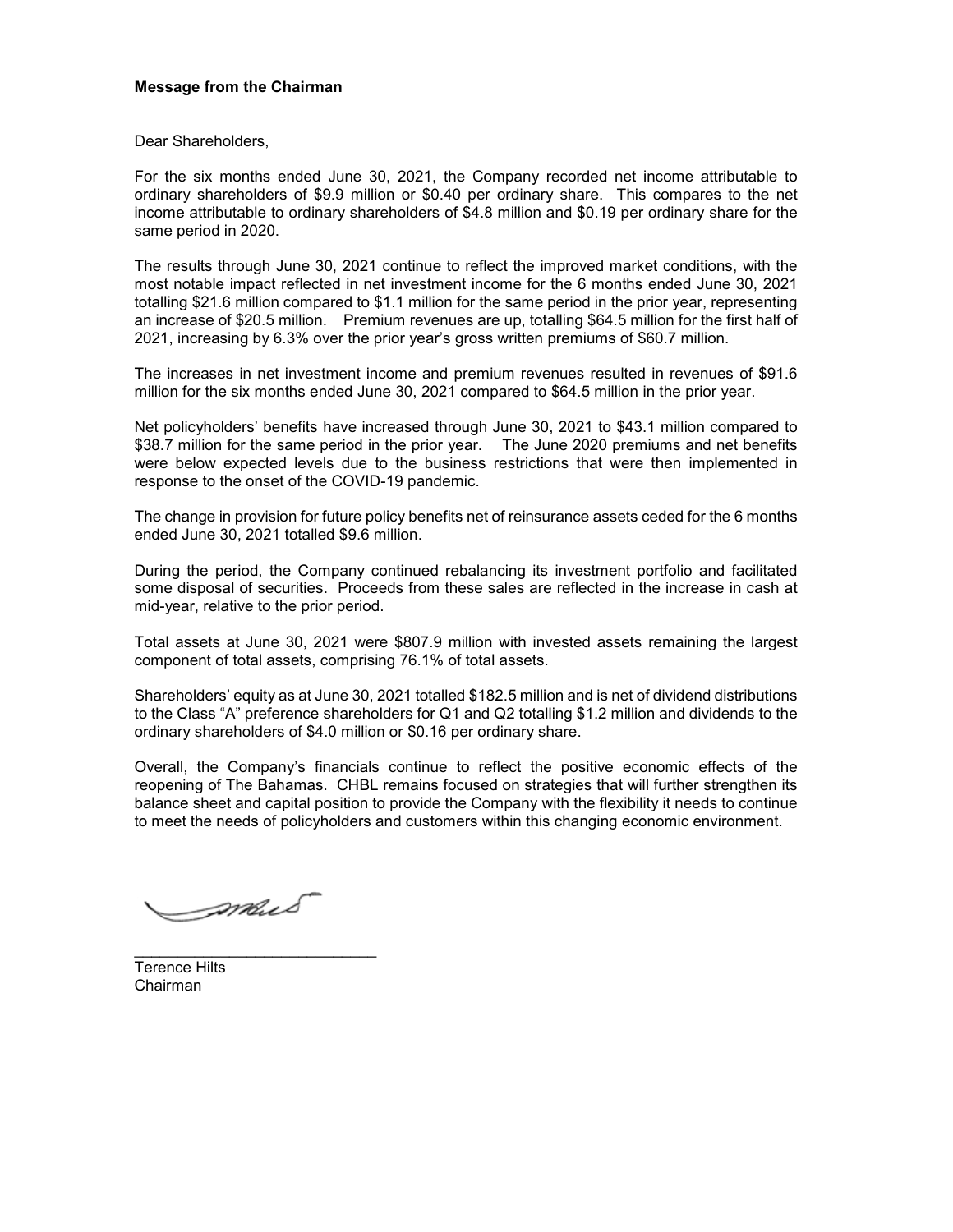## **COLINA HOLDINGS BAHAMAS LIMITED Condensed Unaudited Consolidated Interim Statement of Financial Position**

At June 30, 2021 with corresponding figures as at December 31, 2020 (Expressed in Bahamian dollars)

|                                                  | <b>Notes</b>   | <b>June 30,</b><br>2021<br>(Unaudited) | December 31,<br>2020<br>(Audited) |
|--------------------------------------------------|----------------|----------------------------------------|-----------------------------------|
| <b>ASSETS</b>                                    |                |                                        |                                   |
| Cash and demand balances                         | 3              | \$<br>58,557,417                       | \$<br>31,271,815                  |
| Term deposits                                    | 3,4            | 15,025,539                             | 15,660,104                        |
| Investment securities and other financial assets | 4              | 438, 140, 725                          | 443,758,594                       |
| Receivables and other assets                     |                | 74,073,626                             | 76,410,597                        |
| Reinsurance receivables                          |                | 19,675,303                             | 14,962,537                        |
| Reinsurance asset                                |                | 16,898,466                             | 16,687,479                        |
| Policy loans                                     | 4              | 67,105,720                             | 67,471,882                        |
| Mortgages and commercial loans                   | 4              | 22,418,290                             | 23,493,544                        |
| Investment properties                            | 4              | 56,609,849                             | 56,609,849                        |
| Equity-accounted investees                       | $\overline{4}$ | 15,533,082                             | 14,997,768                        |
| Property and equipment                           |                | 15,379,476                             | 15,888,712                        |
| Goodwill                                         |                | 6,418,337                              | 6,418,337                         |
| Other intangible assets                          |                | 2,045,590                              | 1,764,472                         |
| <b>Total assets</b>                              |                | \$<br>807,881,420                      | \$<br>785,395,690                 |
| <b>LIABILITIES</b>                               |                |                                        |                                   |
| Provision for future policy benefits             |                | \$<br>481,378,637                      | \$<br>471,585,838                 |
| Policy dividends on deposit                      |                | 28,547,267                             | 28,323,445                        |
| Total policy liabilities                         |                | 509,925,904                            | 499,909,283                       |
| Lease liabilities                                |                | 2,859,119                              | 4,048,056                         |
| Other liabilities                                |                | 91,718,921                             |                                   |
|                                                  |                |                                        | 81,601,269                        |
| <b>Total liabilities</b>                         |                | 604,503,944                            | 585,558,608                       |
| <b>EQUITY</b>                                    |                |                                        |                                   |
| Ordinary shares                                  |                | 24,729,613                             | 24,729,613                        |
| Share premium                                    |                | 5,960,299                              | 5,960,299                         |
| <b>Revaluation reserve</b>                       |                | 826,844                                | 3,765,161                         |
| Retained earnings                                |                | 108,494,092                            | 102,530,695                       |
| Total ordinary shareholders' equity              |                | 140,010,848                            | 136,985,768                       |
| Preference shares                                |                | 42,500,000                             | 42,500,000                        |
| Total shareholders' equity                       |                | 182,510,848                            | 179,485,768                       |
| Non-controlling interests                        |                | 20,866,628                             | 20,351,314                        |
| <b>Total equity</b>                              |                | 203, 377, 476                          | 199,837,082                       |
| <b>Total liabilities and equity</b>              |                | \$<br>807,881,420                      | \$<br>785,395,690                 |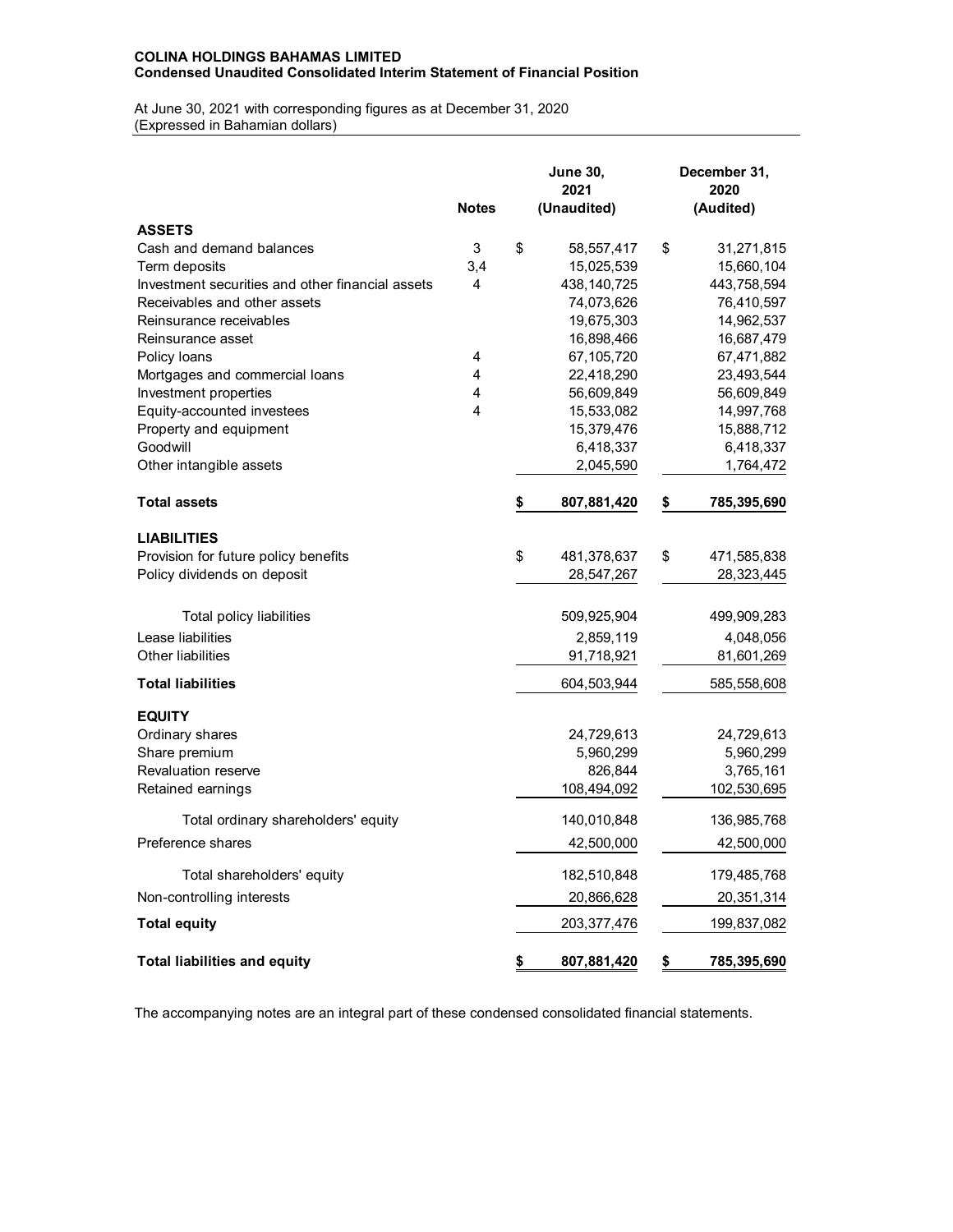## For the six months ended June 30, 2021

with corresponding figures for the six months ended June 30, 2020

(Expressed in Bahamian dollars)

|                                                 | <b>Notes</b> | <b>6 Months Ended</b><br>June 30, 2021 |            | <b>6 Months Ended</b><br>June 30, 2020 |              |
|-------------------------------------------------|--------------|----------------------------------------|------------|----------------------------------------|--------------|
| <b>Revenues:</b>                                |              |                                        |            |                                        |              |
| Premium revenue                                 |              | \$                                     | 64,537,012 | \$                                     | 60,675,756   |
| Less: Reinsurance premiums                      |              |                                        | 7,987,009  |                                        | 7,609,815    |
| Net premium revenue                             |              |                                        | 56,550,003 |                                        | 53,065,941   |
| Net investment income                           |              |                                        | 21,569,849 |                                        | 1,123,937    |
| Share of net gain/(loss) of associates          |              |                                        | 424,805    |                                        | (1,086,576)  |
| Net commission income                           |              |                                        | 2,187,145  |                                        | 2,010,194    |
| Investment management and other fees            |              |                                        | 8,062,360  |                                        | 7,376,707    |
| Other income and fees                           |              |                                        | 2,758,855  |                                        | 1,962,007    |
| <b>Total revenues</b>                           |              |                                        | 91,553,017 |                                        | 64,452,210   |
| <b>Benefits and expenses:</b>                   |              |                                        |            |                                        |              |
| Policyholders' benefits                         |              |                                        | 50,335,657 |                                        | 41,760,021   |
| Less: Reinsurance recoveries                    |              |                                        | 7,280,920  |                                        | 3,098,833    |
| Net policyholders' benefits                     |              |                                        | 43,054,737 |                                        | 38,661,188   |
| Changes in provision for future policy benefits |              |                                        | 9,581,812  |                                        | (7,027,456)  |
| General and administrative expenses             |              |                                        | 19,907,639 |                                        | 19,071,507   |
| Commission expense                              |              |                                        | 3,824,702  |                                        | 3,308,027    |
| Premium and other tax expense                   |              |                                        | 2,353,674  |                                        | 1,978,383    |
| Finance costs and interest                      |              |                                        | 712,062    |                                        | 717,139      |
| Other expenses                                  |              |                                        | 461,068    |                                        | 406,355      |
| Total benefits and expenses                     |              |                                        | 79,895,694 |                                        | 57, 115, 143 |
| Net income for the period:                      |              |                                        | 11,657,323 | \$                                     | 7,337,067    |
| Net income attributable to:                     |              |                                        |            |                                        |              |
| Equity shareholders of the Company              |              | \$                                     | 11,142,009 | \$                                     | 6,005,229    |
| Non-controlling interests                       |              |                                        | 515,314    |                                        | 1,331,838    |
| Net income for the period                       |              | \$                                     | 11,657,323 | \$                                     | 7,337,067    |
| Basic earnings per ordinary share               | 5            | \$                                     | 0.40       | \$                                     | 0.19         |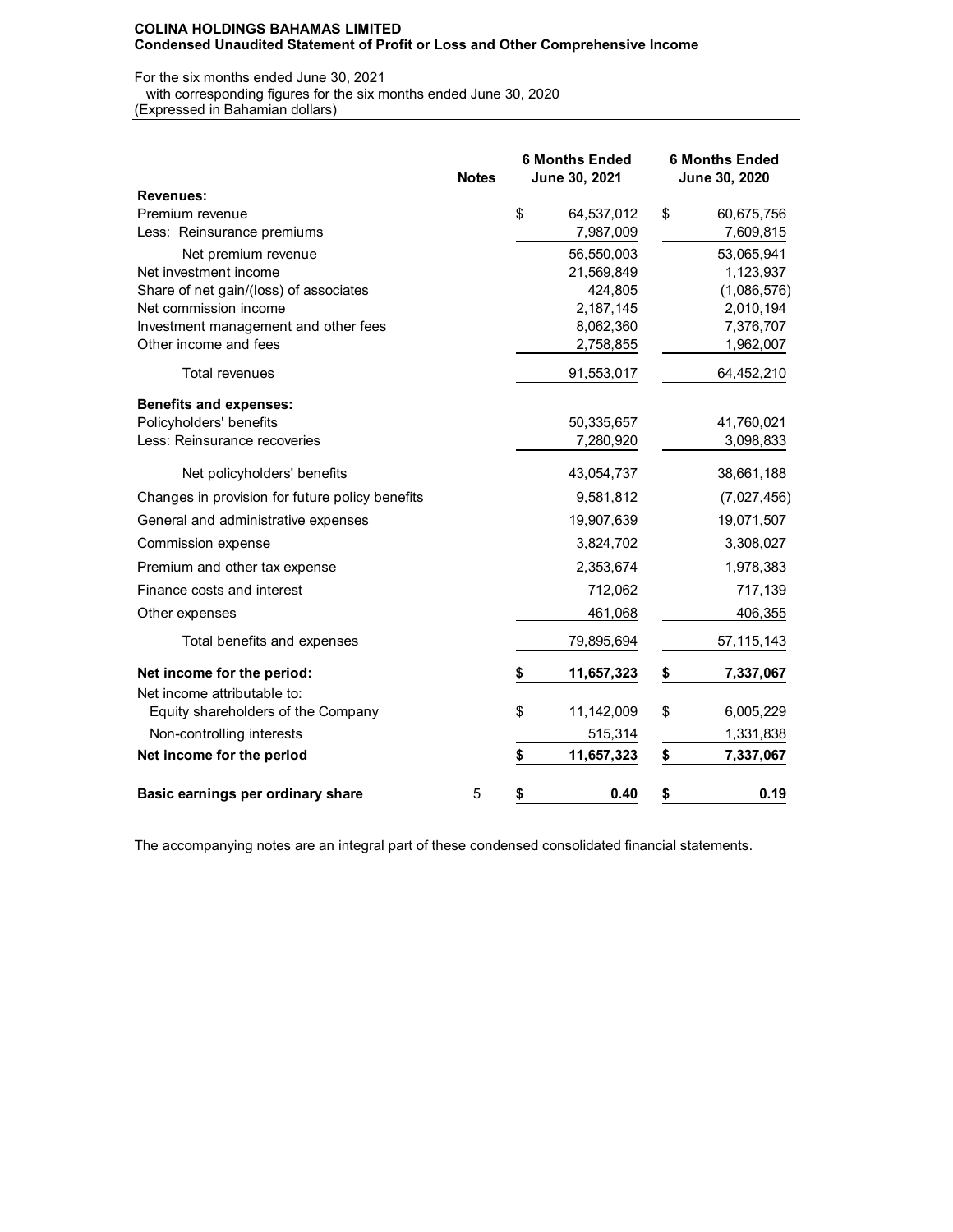For the six months ended June 30, 2021

with corresponding figures for the six months ended June 30, 2020

(Expressed in Bahamian dollars)

|                                                                              | <b>Notes</b> | <b>6 Months Ended</b><br>June 30, 2021 | <b>6 Months Ended</b><br>June 30, 2020 |               |  |
|------------------------------------------------------------------------------|--------------|----------------------------------------|----------------------------------------|---------------|--|
| Net income for the period                                                    |              | \$<br>11,657,323                       | \$                                     | 7,337,067     |  |
| Other comprehensive gains/(losses):                                          |              |                                        |                                        |               |  |
| Items that are or will be subsequently be<br>reclassified to profit or loss: |              |                                        |                                        |               |  |
| Reclassification during the year to profit or loss                           |              |                                        |                                        | (271, 579)    |  |
| Share of OCI of Equity-Accounted Investees                                   |              | 110,508                                |                                        | (1, 175, 125) |  |
| Change in available-for-sale financial assets                                |              | (3,048,825)                            |                                        | (7, 493, 172) |  |
| Other comprehensive expense for the period                                   |              | (2,938,317)                            |                                        | (8,939,876)   |  |
| Total comprehensive income / (loss) for the period                           |              | 8,719,006                              | S                                      | (1,602,809)   |  |
| Attributable to:                                                             |              |                                        |                                        |               |  |
| Equity shareholders of the Company                                           |              | \$<br>8,203,692                        | \$                                     | (2,934,647)   |  |
| Non-controlling interests                                                    |              | 515,314                                |                                        | 1,331,838     |  |
| Total comprehensive income / (loss) for the period                           |              | 8,719,006                              | \$                                     | (1,602,809)   |  |
| Comprehensive earnings/(loss) per ordinary share                             | 5            | \$<br>0.28                             |                                        | (0.17)        |  |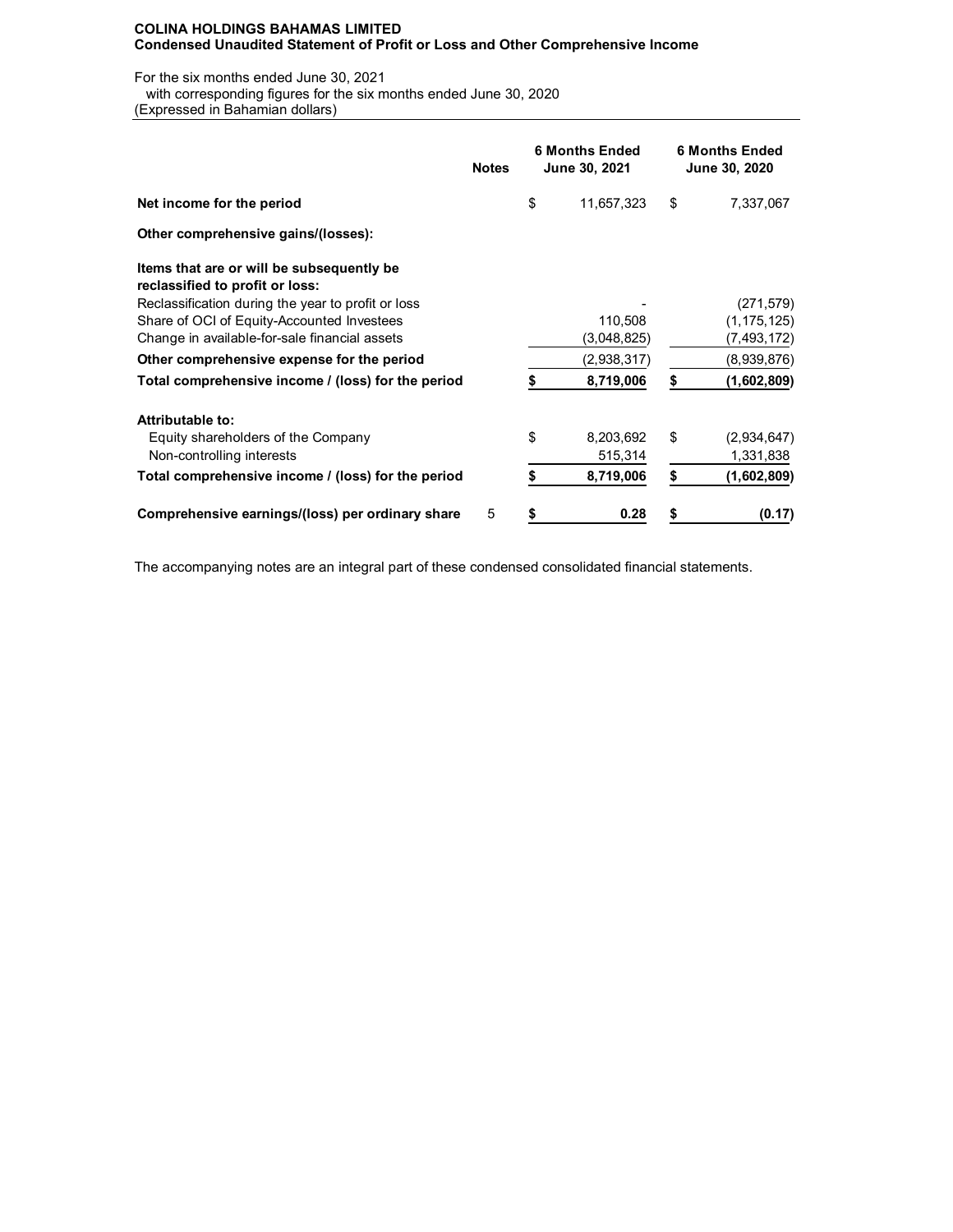### For the three months ended June 30, 2021

with corresponding figures for the three months ended June 30, 2020

(Expressed in Bahamian dollars)

|                                                 | <b>Notes</b> | <b>3 Months Ended</b><br>June 30, 2021 | <b>3 Months Ended</b><br>June 30, 2020 |
|-------------------------------------------------|--------------|----------------------------------------|----------------------------------------|
| <b>Revenues:</b>                                |              |                                        |                                        |
| Premium revenue                                 |              | \$<br>32,790,294                       | \$<br>29,168,650                       |
| Less: Reinsurance premiums                      |              | 4,008,284                              | 3,970,534                              |
| Net premium revenue                             |              | 28,782,010                             | 25,198,116                             |
| Net investment income                           |              | 13,541,358                             | 7,231,735                              |
| Share of net gain/(loss) of associates          |              | 224,679                                | (1, 271, 157)                          |
| Net commission income                           |              | 1,076,483                              | 1,024,229                              |
| Investment management and other fees            |              | 4,467,828                              | 3,889,505                              |
| Other income                                    |              | 1,486,725                              | 1,151,389                              |
| Total revenues                                  |              | 49,579,083                             | 37,223,817                             |
| <b>Benefits and expenses:</b>                   |              |                                        |                                        |
| Policyholders' benefits                         |              | 24,984,309                             | 14,796,294                             |
| Less: Reinsurance recoveries                    |              | 3,224,151                              | 1,091,561                              |
| Net policyholders' benefits                     |              | 21,760,158                             | 13,704,733                             |
| Changes in provision for future policy benefits |              | 6,635,204                              | 1,845,684                              |
| General and administrative expenses             |              | 10,404,172                             | 9,674,664                              |
| Commissions                                     |              | 1,989,980                              | 1,525,178                              |
| Premium and other tax expense                   |              | 1,186,990                              | 1,021,089                              |
| Finance costs                                   |              | 431,666                                | 469,432                                |
| Other expenses                                  |              | 160,172                                | 106,635                                |
| Total benefits and expenses                     |              | 42,568,342                             | 28,347,415                             |
| Net income for the period:                      |              | \$<br>7,010,741                        | \$<br>8,876,402                        |
| Net income attributable to:                     |              |                                        |                                        |
| Equity shareholders of the Company              |              | \$<br>6,592,699                        | \$<br>7,156,305                        |
| Non-controlling interests                       |              | 418,042                                | 1,720,097                              |
| Net income for the period                       |              | \$<br>7,010,741                        | \$<br>8,876,402                        |
| Basic earnings per share                        | 5            | \$<br>0.22                             | \$<br>0.26                             |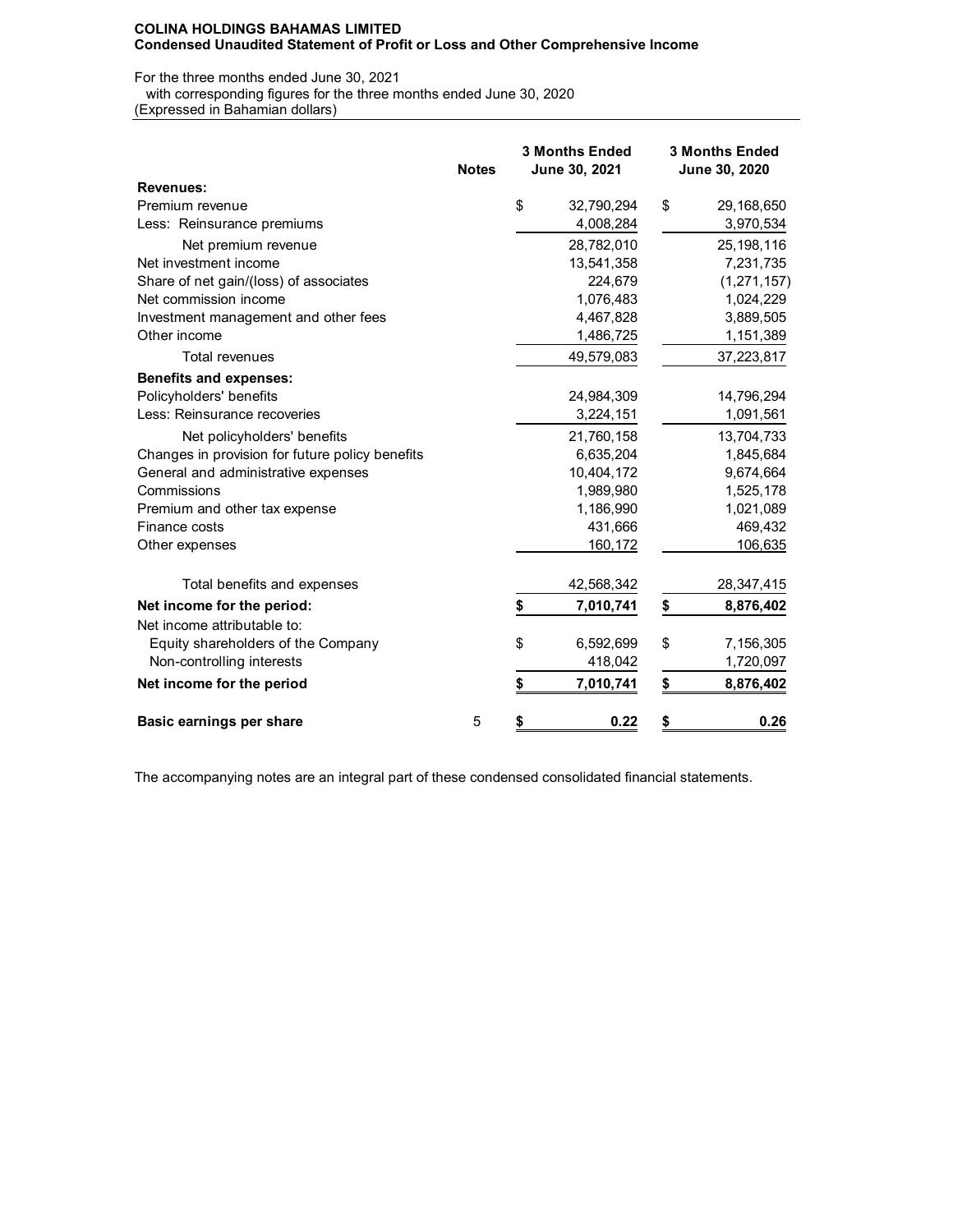For the three months ended June 30, 2021

with corresponding figures for the three months ended June 30, 2020

(Expressed in Bahamian dollars)

|                                                                              | <b>Notes</b> | <b>3 Months Ended</b><br>June 30, 2021 | <b>3 Months Ended</b><br>June 30, 2020 |               |  |
|------------------------------------------------------------------------------|--------------|----------------------------------------|----------------------------------------|---------------|--|
| Net income for the period                                                    |              | \$<br>7,010,741                        | \$                                     | 8,876,402     |  |
| Other comprehensive gains/(losses):                                          |              |                                        |                                        |               |  |
| Items that are or will be subsequently be<br>reclassified to profit or loss: |              |                                        |                                        |               |  |
| Reclassification during the year to profit or loss                           |              | (3,397)                                |                                        |               |  |
| Share of OCI of Equity-Accounted Investees                                   |              | 128,675                                |                                        | (642,563)     |  |
| Change in available-for-sale financial assets                                |              | (596,659)                              |                                        | (5, 100, 390) |  |
| Other comprehensive expense for the period                                   |              | \$<br>(471,381)                        | \$                                     | (5,742,953)   |  |
| Total comprehensive income for the period                                    |              | 6,539,360                              | S                                      | 3,133,449     |  |
| Attributable to:                                                             |              |                                        |                                        |               |  |
| Equity shareholders of the Company                                           |              | \$<br>6,121,318                        | \$                                     | 1,413,352     |  |
| Non-controlling interests                                                    |              | 418,042                                |                                        | 1,720,097     |  |
| Total comprehensive income for the period                                    |              | \$<br>6,539,360                        | \$                                     | 3,133,449     |  |
| Comprehensive earnings per ordinary share                                    | 5            | 0.20                                   |                                        | 0.03          |  |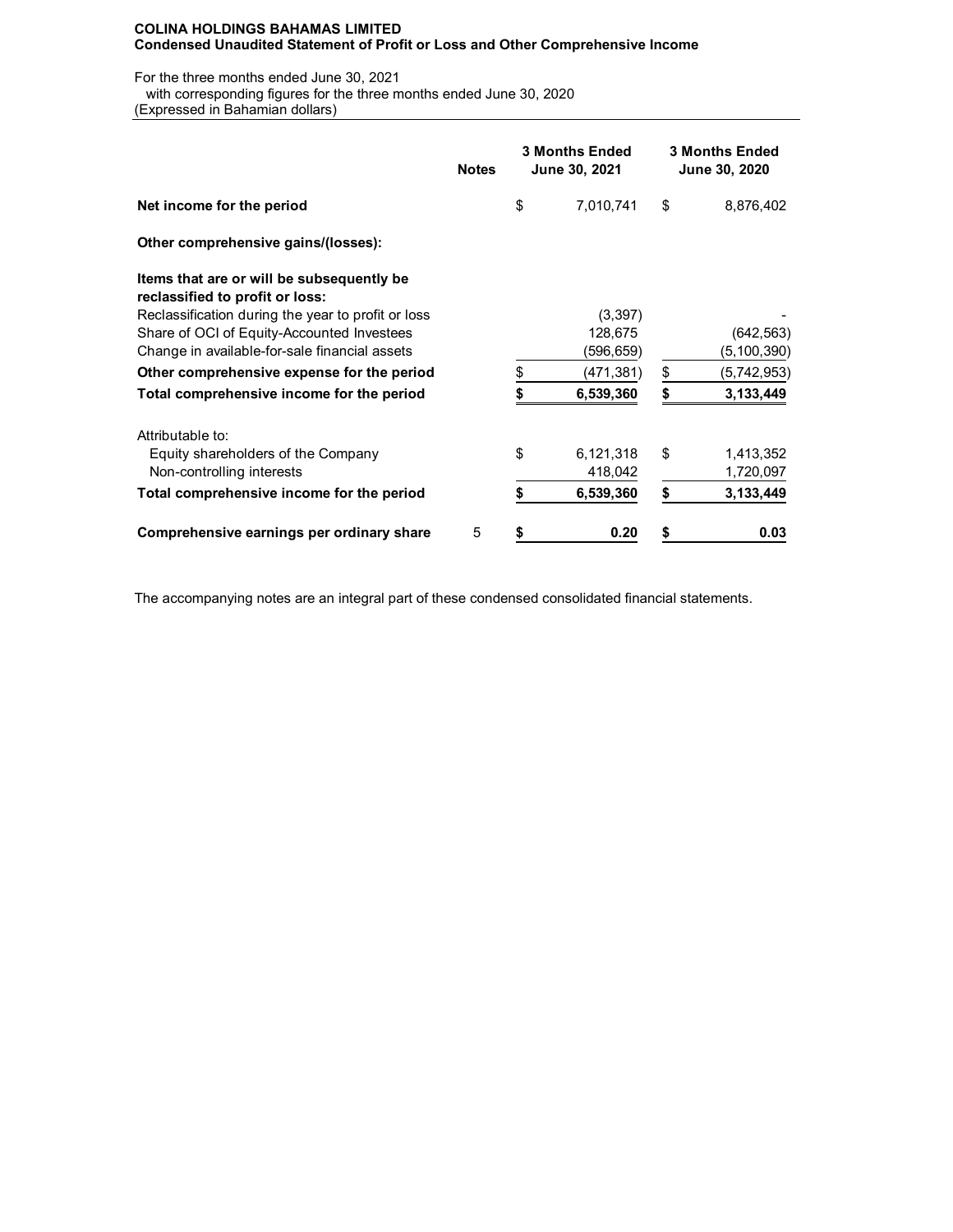## **COLINA HOLDINGS BAHAMAS LIMITED Condensed Unaudited Consolidated Statement of Changes in Equity**

# For the six months ended June 30, 2021

 with corresponding figures for the six months ended June 30, 2020 (Expressed in Bahamian dollars)

|                                                               | <b>Notes</b> |    | Ordinary<br><b>Share</b><br>Capital |     | <b>Share</b><br>Premium |      | <b>Revaluation</b><br><b>Reserve</b> |      | <b>Retained</b><br>Earnings |      | <b>Preference</b><br><b>Share</b><br>Capital |      | Non-controlling<br><b>Interests</b> | <b>Total</b><br>Equity |
|---------------------------------------------------------------|--------------|----|-------------------------------------|-----|-------------------------|------|--------------------------------------|------|-----------------------------|------|----------------------------------------------|------|-------------------------------------|------------------------|
| Balance, January 1, 2020                                      |              | S  | 24,729,613 \$                       |     | 5,960,299               | -\$  | 14,317,456 \$                        |      | 90,209,720 \$               |      | 42,500,000 \$                                |      | 19,664,160 \$                       | 197,381,248            |
| Net loss on remeasurement of<br>available-for-sale securities |              |    |                                     |     |                         |      |                                      |      |                             |      |                                              |      |                                     |                        |
| to fair value                                                 |              |    |                                     |     |                         |      | (7, 493, 172)                        |      |                             |      |                                              |      |                                     | (7, 493, 172)          |
| Realized losses on available-for-sale securities              |              |    |                                     |     |                         |      | (271, 579)                           |      |                             |      |                                              |      |                                     | (271, 579)             |
| Share of OCI of Equity-Accounted Investees                    |              |    |                                     |     |                         |      | (1, 175, 125)                        |      |                             |      |                                              |      |                                     | (1, 175, 125)          |
| Changes in non-controlling interests                          |              |    |                                     |     |                         |      |                                      |      |                             |      |                                              |      | (824, 288)                          | (824, 288)             |
| Net income for the period                                     |              |    |                                     |     |                         |      |                                      |      | 6,005,229                   |      |                                              |      | 1,331,838                           | 7,337,067              |
| Ordinary share dividend                                       | 5            |    |                                     |     |                         |      |                                      |      | (3,956,738)                 |      |                                              |      |                                     | (3,956,738)            |
| Preference share dividends                                    | 5            |    |                                     |     |                         |      |                                      |      | (1,221,875)                 |      |                                              |      |                                     | (1, 221, 875)          |
| Balance, June 30, 2020                                        |              |    | 24,729,613                          | \$  | 5,960,299               | \$   | 5,377,580                            | - 5  | 91,036,336                  | - \$ | 42,500,000                                   | Ŝ.   | 20,171,710<br>-S                    | 189,775,538            |
|                                                               |              |    |                                     |     |                         |      |                                      |      |                             |      |                                              |      |                                     |                        |
| Balance, January 1, 2021<br>Net loss on remeasurement of      |              | \$ | 24,729,613 \$                       |     | 5,960,299 \$            |      | 3,765,161 \$                         |      | 102,530,695 \$              |      | 42,500,000 \$                                |      | 20,351,314 \$                       | 199,837,082            |
| available-for-sale securities                                 |              |    |                                     |     |                         |      |                                      |      |                             |      |                                              |      |                                     |                        |
| to fair value                                                 |              |    |                                     |     |                         |      | (3,048,825)                          |      |                             |      |                                              |      |                                     | (3,048,825)            |
| Share of OCI of Equity-Accounted Investees                    |              |    |                                     |     |                         |      | 110,508                              |      |                             |      |                                              |      |                                     | 110,508                |
| Net income for the period                                     |              |    |                                     |     |                         |      |                                      |      | 11,142,009                  |      |                                              |      | 515,314                             | 11,657,323             |
| Ordinary share dividend                                       | 5            |    |                                     |     |                         |      |                                      |      | (3,956,738)                 |      |                                              |      |                                     | (3,956,738)            |
| Preference share dividends                                    | 5            |    |                                     |     |                         |      |                                      |      | (1,221,874)                 |      |                                              |      |                                     | (1, 221, 874)          |
| Balance, June 30, 2021                                        |              |    | 24,729,613                          | -\$ | 5,960,299               | - \$ | 826,844                              | - 56 | 108,494,092                 | - \$ | 42,500,000                                   | - \$ | 20,866,628<br>- \$                  | 203, 377, 476          |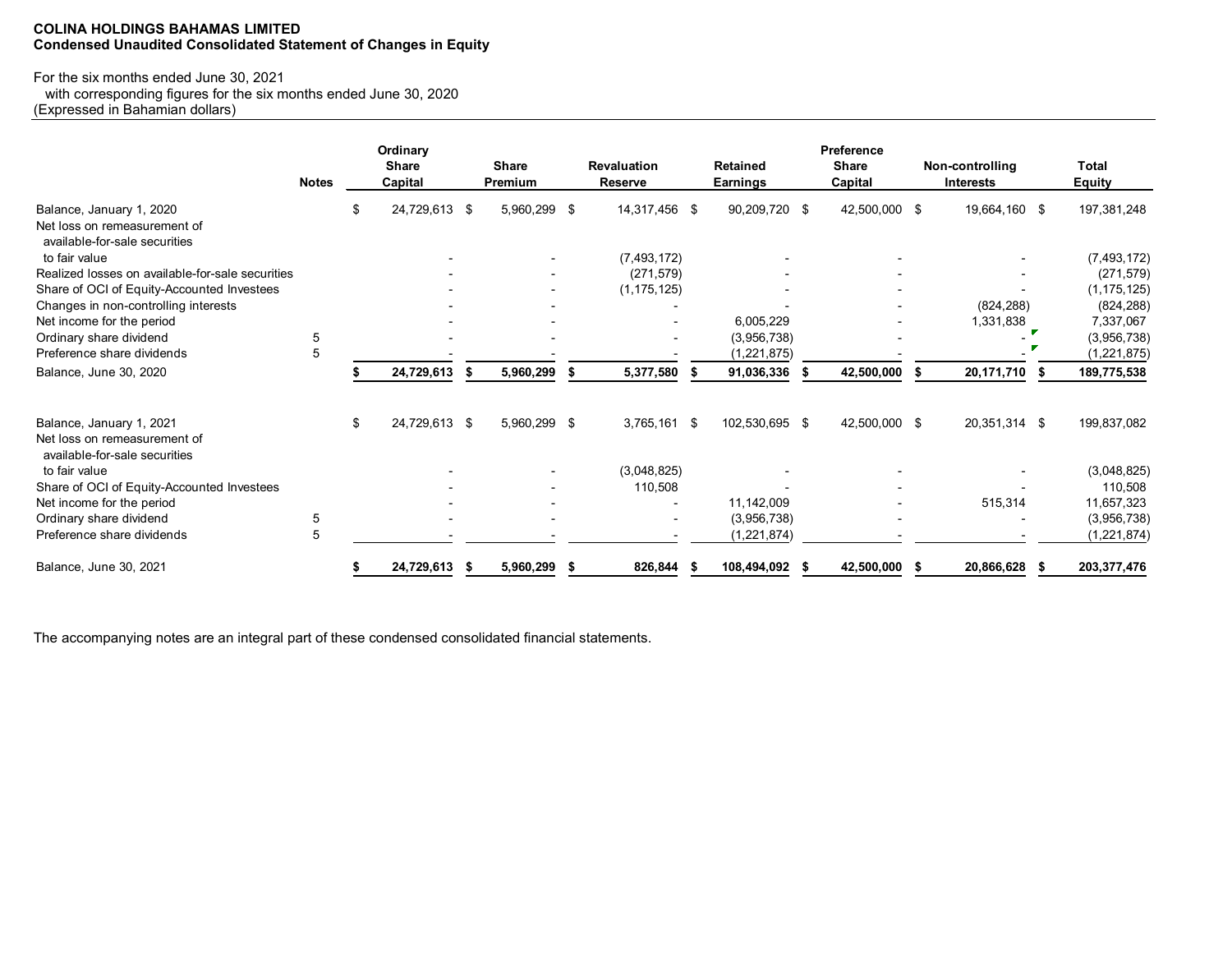#### **COLINA HOLDINGS BAHAMAS LIMITED Condensed Unaudited Consolidated Statement of Cash Flows**

#### For the six months ended June 30, 2021

with corresponding figures for the six months ended June 30, 2020

(Expressed in Bahamian dollars)

|                                                             | <b>Notes</b> | <b>6 Months Ended</b><br>June 30, 2020 |                | <b>6 Months Ended</b><br>June 30, 2020 |
|-------------------------------------------------------------|--------------|----------------------------------------|----------------|----------------------------------------|
| Cash flows from operating activities:                       |              |                                        |                |                                        |
| Net income                                                  |              | \$                                     | 11,657,323     | \$<br>7,337,067                        |
| Adjustments to reconcile net income to net cash             |              |                                        |                |                                        |
| used in operating activities:                               |              |                                        |                |                                        |
| Change in unrealized (gain)/loss on fair value              |              |                                        |                |                                        |
| through income securities                                   |              |                                        | (3,699,906)    | 16,877,728                             |
| Increase/(decrease) in provision for future policy benefits |              |                                        |                |                                        |
| net of reinsurance assets                                   |              |                                        | 9,581,812      | (7,027,456)                            |
| Changes in loss provisions for loans and receivables        |              |                                        | 979,087        | 869,286                                |
| Depreciation and impairment/amortization charges            |              |                                        | 790,668        | 1,498,635                              |
| Net realized gain on fair value through                     |              |                                        |                |                                        |
| income securities                                           |              |                                        |                | (962, 289)                             |
| Net realized losses on sale of available-for-sale           |              |                                        |                |                                        |
| securities                                                  |              |                                        | 44,277         | 320,971                                |
| Interest income                                             |              |                                        | (19, 357, 605) | (17, 981, 146)                         |
| Dividend income                                             |              |                                        | (611,001)      | (1,638,571)                            |
| Operating cash flows before changes in operating            |              |                                        |                |                                        |
| assets and liabilities                                      |              |                                        | (615, 345)     | (705, 775)                             |
| Changes in operating assets and liabilities:                |              |                                        |                |                                        |
| (Increase)/decrease in other assets                         |              |                                        | (3,536,730)    | 10,833,104                             |
| Increase in other liabilities                               |              |                                        | 10,341,474     | 2,699,276                              |
| Net cash provided by operating activities                   |              |                                        | 6,189,399      | 12,826,605                             |

(Continued)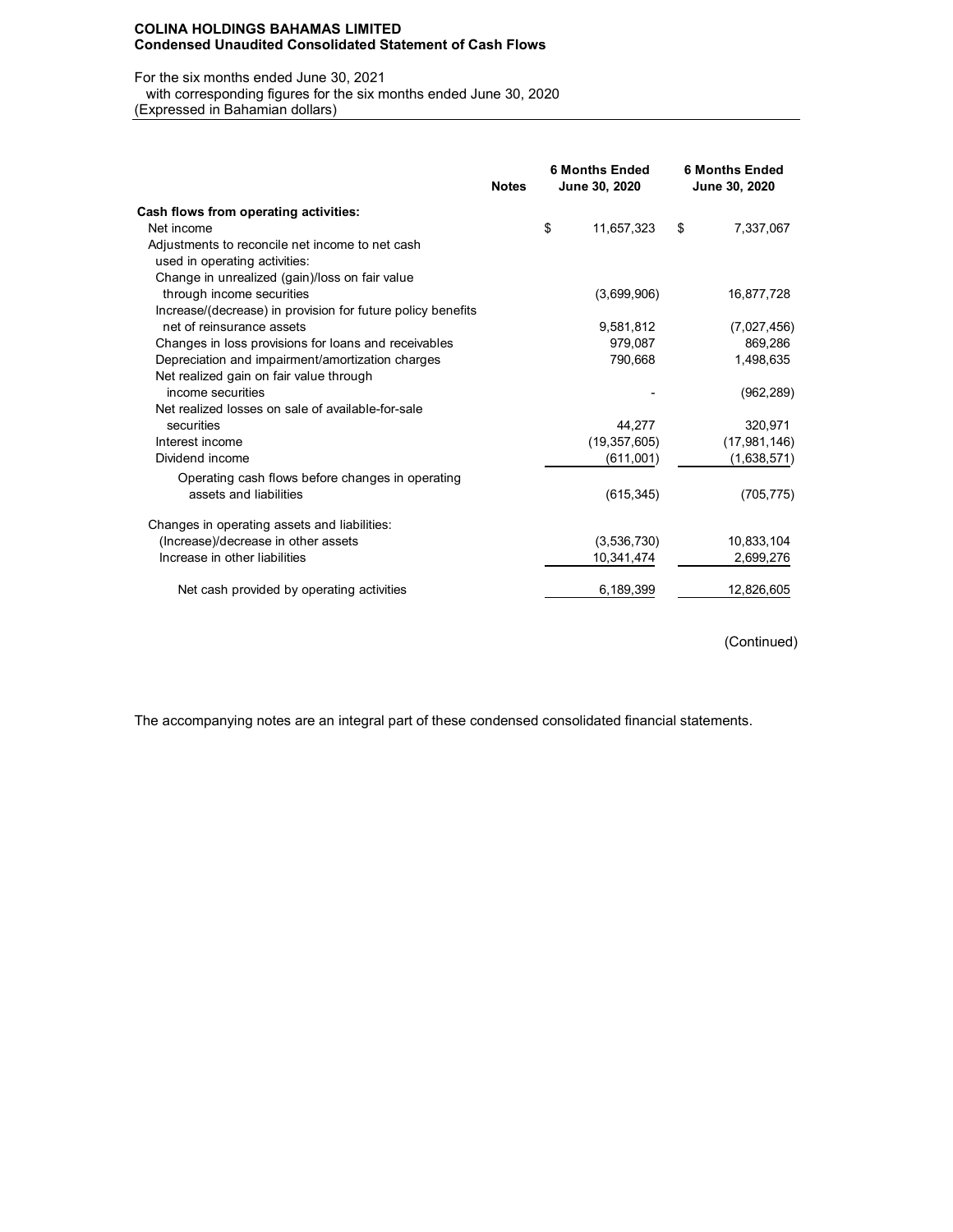#### **COLINA HOLDINGS BAHAMAS LIMITED Condensed Unaudited Consolidated Statement of Cash Flows**

#### For the six months ended June 30, 2021

with corresponding figures for the six months ended June 30, 2020

(Expressed in Bahamian dollars)

|                                                       | <b>6 Months Ended</b><br>June 30, 2020 | <b>6 Months Ended</b><br>June 30, 2020 |
|-------------------------------------------------------|----------------------------------------|----------------------------------------|
| Cash flows from investing activities:                 |                                        |                                        |
| Decrease in term deposits with original maturities    |                                        |                                        |
| greater than 90 days                                  | 8,428,259                              | 654,887                                |
| Fair value through income securities purchased        | (8, 213, 553)                          | (12, 490, 541)                         |
| Proceeds on disposal of fair value through income     |                                        |                                        |
| securities                                            | 7,888,507                              | 17,178,012                             |
| Available-for-sale securities purchased               | (16, 706, 213)                         | (30,067,503)                           |
| Proceeds on disposal of available-for-sale securities | 23,255,932                             | 12, 147, 567                           |
| Repayment on loan to SBL Ltd.                         |                                        | 92,771                                 |
| Decrease in loans to policyholders                    | 465,959                                | 1,010,792                              |
| Net change in mortgage and commercial loans           | 846.010                                | 516,684                                |
| Interest received                                     | 19,244,094                             | 16,466,685                             |
| Dividends received                                    | 611,001                                | 1,638,571                              |
| Additions to property and equipment                   | (49, 585)                              | (544,001)                              |
| Additions to other intangible assets                  | (512, 965)                             |                                        |
| Net cash provided by investing activities             | 35,257,446                             | 6,603,924                              |
| Cash flows used in financing activities:              |                                        |                                        |
| Changes in non-controlling interests                  |                                        | (824, 288)                             |
| Dividend to ordinary shareholders                     | (3,956,738)                            | (3,956,738)                            |
| Dividends to preference shareholders                  | (1,221,874)                            | (1,221,875)                            |
| Repayments of lease liabilities                       | (1, 188, 937)                          | (2,648,485)                            |
| Net cash used in financing activities                 | (6, 367, 549)                          | (8,651,386)                            |
| Net increase in cash and cash equivalents             | 35,079,296                             | 10,779,143                             |
| Cash and cash equivalents, beginning of period        | 33,984,653                             | 43,963,172                             |
| Cash and cash equivalents, end of period              | 3<br>69,063,949<br>\$                  | 54,742,315<br>\$                       |

(Concluded)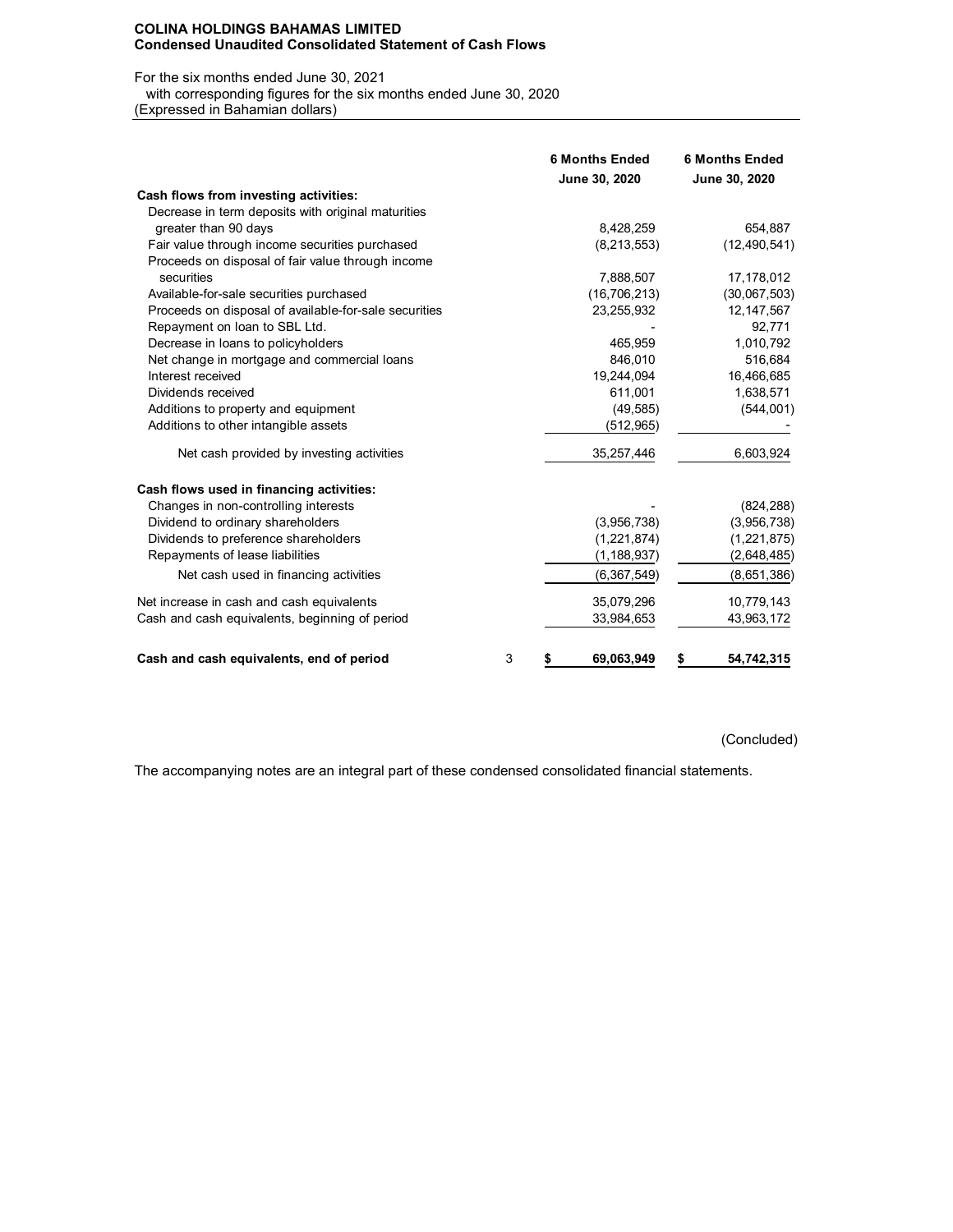For the period ended June 30, 2021 (Expressed in Bahamian dollars)

## **1. General Information**

Colina Holdings Bahamas Limited ("the Company") was incorporated under the laws of the Commonwealth of The Bahamas on July 6, 1993.

The Company acts principally as a holding company of its principal subsidiaries, Colina Insurance Limited ("Colina"), a wholly-owned life and health insurer incorporated in The Bahamas; Colina General Insurance Agents & Brokers Limited ("CGIA"), a wholly-owned general insurance agent and broker; Colina Financial Advisors Ltd. ("CFAL"), a wholly-owned financial services company; Indigo Insurance (Bahamas) Limited ("Indigo") a wholly-owned general insurer.

Colina is registered to operate as a life and health insurer in The Bahamas, The Cayman Islands, and The Turks and Caicos Islands. CGIA holds a dual registration as a general insurance broker and agent for operations in The Bahamas. CFAL is licensed as a broker dealer in The Bahamas. Indigo is registered to operate as a general insurer in The Bahamas.

The ordinary shares of the Company are listed on the Bahamas International Securities Exchange. At June 30, 2021 approximately 58.1% (December 31, 2020: 58.1%) of the Company's issued ordinary shares were owned by AF Holdings Ltd. ("AFH") and 41.9% (December 31, 2020: 41.9%) by the Bahamian public.

The registered office of the Company is located at Trinity Place Annex, Frederick and Shirley Streets, P.O. Box N-4805, Nassau, The Bahamas and its principal place of business is located at 308 East Bay Street, P.O. Box N-4728, Nassau, The Bahamas.

## **2. Significant Accounting Policies**

The consolidated financial statements have been prepared in accordance with International Financial Reporting Standards ("IFRS") for interim financial information. Accordingly, they do not include all of the information and footnotes required by IFRS for complete financial statements. In the opinion of management, these unaudited condensed consolidated financial statements reflect all adjustments (consisting of normal recurring accruals) considered necessary for a fair presentation of the Company's financial position and results of operations as at the end of and for the periods presented. All significant intercompany accounts and transactions have been eliminated from these statements. The preparation of unaudited condensed consolidated financial statements in conformity with IFRS requires management to make estimates and assumptions that affect the reported amounts of assets and liabilities and disclosure of contingent assets and liabilities at the date of the financial statements and the reported amounts of revenues and expenses during the reporting period. Actual results could differ from these estimates.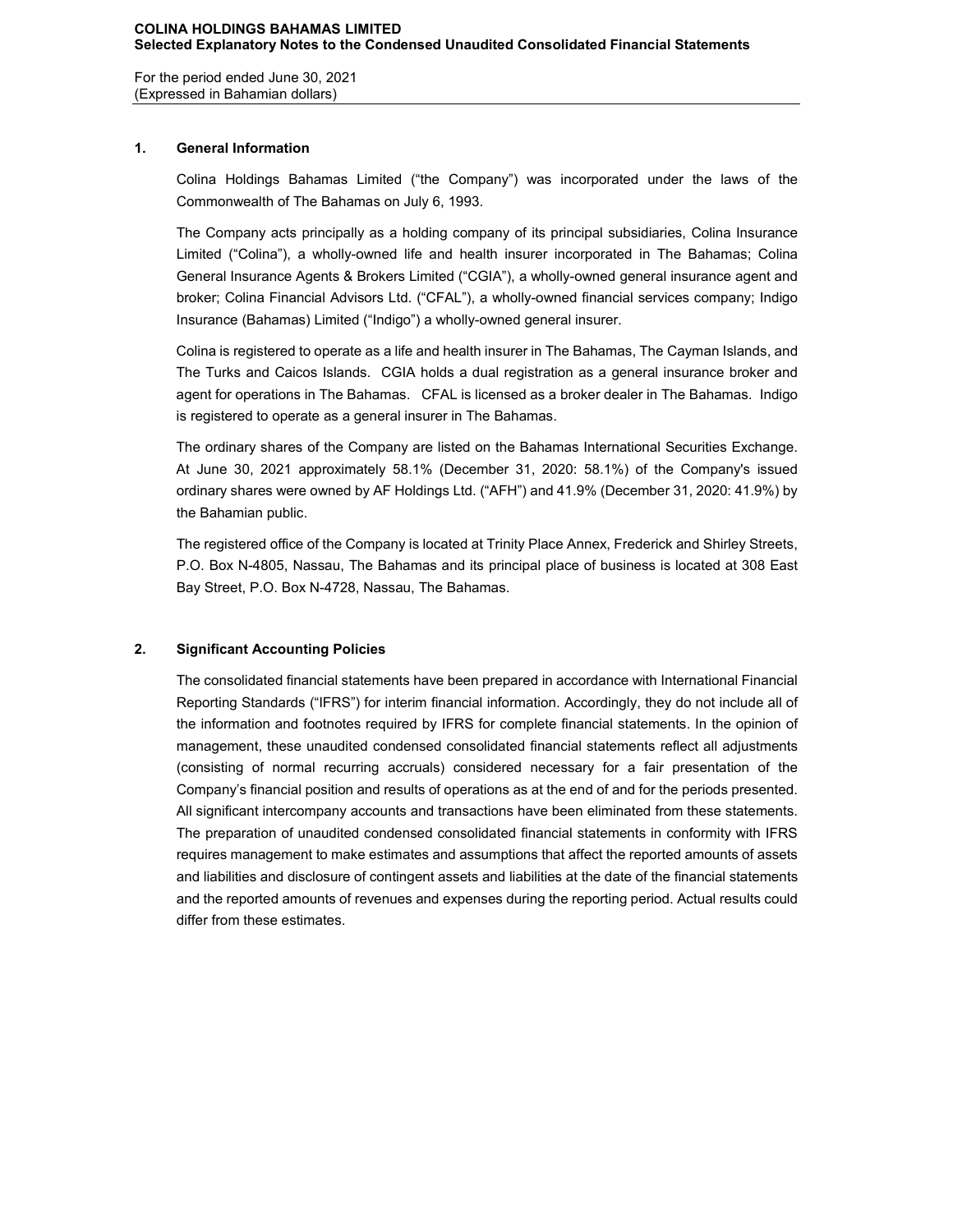For the period ended June 30, 2021 (Expressed in Bahamian dollars)

## **3. Cash and Cash Equivalents**

For the purposes of the consolidated statement of cash flows, cash and cash equivalents are comprised of the following:

| Term deposits                              |    | <b>June 30,</b><br>2020 |    |             |
|--------------------------------------------|----|-------------------------|----|-------------|
|                                            | \$ | 15.025.539              | \$ | 4,515,690   |
| Less: Deposits with original maturities of |    |                         |    |             |
| greater than 90 days                       |    | (4,519,007)             |    | (4,515,690) |
| Short-term deposits                        |    | 10,506,532              |    |             |
| Cash and demand balances                   |    | 58,557,417              |    | 54,742,315  |
| Total cash and cash equivalents            | S  | 69.063.949              |    | 54,742,315  |

## **4. Invested Assets**

The following represent the Company's total invested assets which are comprised of the following:

|                                                  | <b>June 30,</b><br>2021 | December 31,<br>2020 |             |  |
|--------------------------------------------------|-------------------------|----------------------|-------------|--|
| Term deposits                                    | \$<br>15,025,539        | \$                   | 15,660,104  |  |
| Investment securities and other financial assets | 438, 140, 725           |                      | 443,758,594 |  |
| Mortgages and commercial loans                   | 22,418,290              |                      | 23,493,544  |  |
| Policy loans                                     | 67,105,720              |                      | 67,471,882  |  |
| Investment properties                            | 56,609,849              |                      | 56,609,849  |  |
| Equity-accounted investees                       | 15,533,082              |                      | 14,997,768  |  |
| Total invested assets                            | 614,833,205             |                      | 621,991,741 |  |

Invested assets comprise 76.1% of total assets at June 30, 2021 (December 31, 2020: 79.2%).

## **5. Earnings Per Share and Dividends Per Share**

Basic earnings per ordinary share is calculated by dividing net income attributable to ordinary shareholders of the Company by the weighted average number of ordinary shares issued and outstanding during the period, excluding ordinary shares of the Company acquired by Colina held as treasury shares. There were no treasury shares held by Colina as at June 30, 2021 (June 30, 2020: nil).

|                                                                   | 6 Months<br>Ended<br>June 30, 2021               | 6 Months<br><b>Ended</b><br>June 30, 2020 |  |  |
|-------------------------------------------------------------------|--------------------------------------------------|-------------------------------------------|--|--|
| Net income attributable to equity shareholders                    | 11,142,009<br>\$                                 | 6,005,229<br>\$                           |  |  |
| Net income attributable to ordinary shareholders                  | 9,920,135                                        | 4,783,354<br>\$                           |  |  |
| Weighted average number of ordinary shares outstanding            | 24,729,613                                       | 24,729,613                                |  |  |
| Basic earnings per ordinary share                                 | 0.40                                             | \$<br>0.19                                |  |  |
|                                                                   |                                                  |                                           |  |  |
|                                                                   | <b>6 Months</b><br><b>Ended</b><br>June 30, 2021 | <b>6 Months</b><br>Ended<br>June 30, 2020 |  |  |
| Comprehensive income/(loss) attributable to equity shareholders   | 8,203,692<br>\$                                  | (2,934,647)<br>\$                         |  |  |
| Comprehensive income/(loss) attributable to ordinary shareholders | 6,981,818<br>\$                                  |                                           |  |  |
| Weighted average number of ordinary shares outstanding            | 24,729,613                                       | (4,156,522)<br>24,729,613                 |  |  |